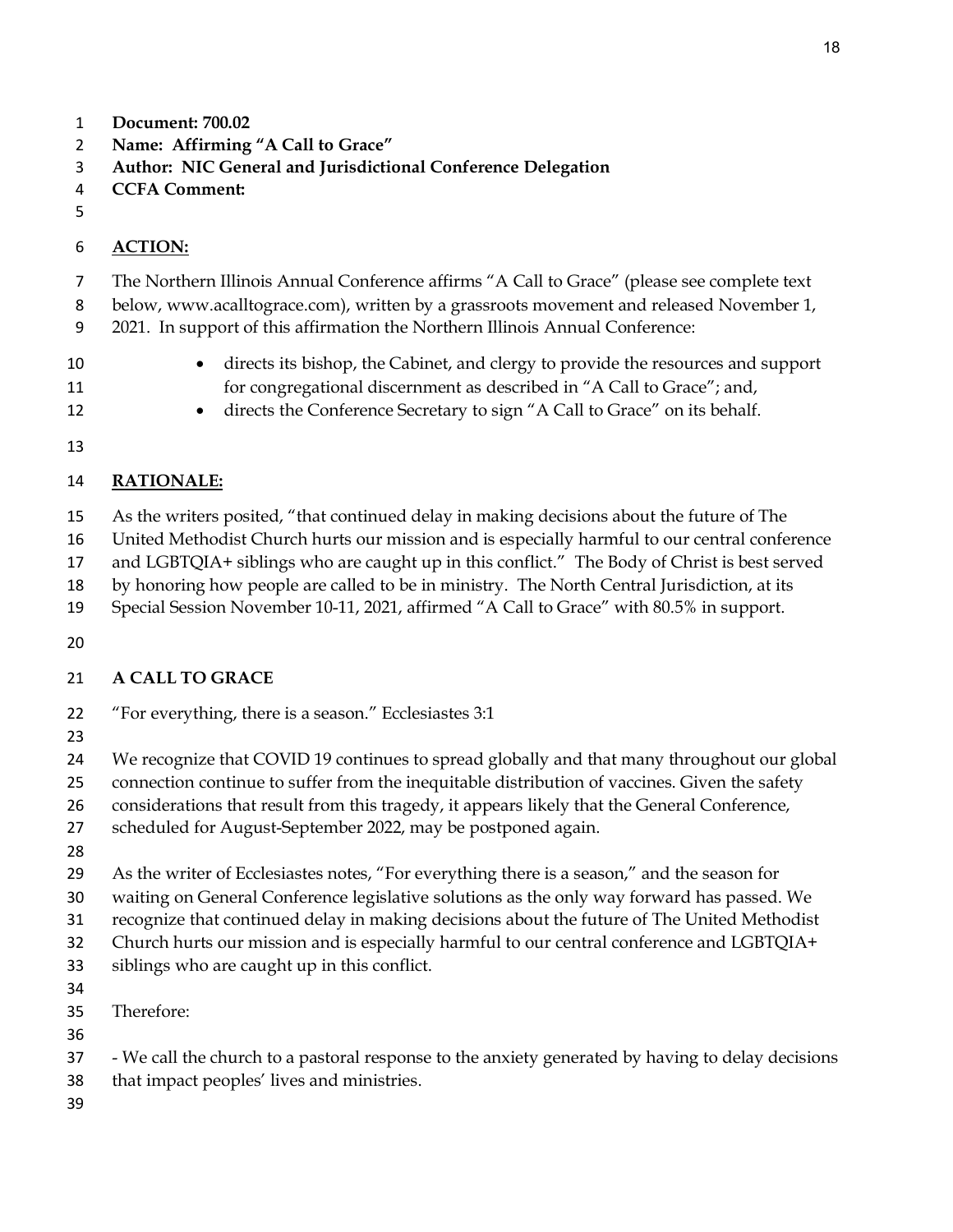- We call on bishops and annual conferences to develop resources to assist local churches in
- discerning their future, including resources on how to have difficult conversations in ways that reduce harm.
- 
- Honoring the expressed desire of some churches and church leaders to leave The United
- Methodist Church and participate in other denominations, we call bishops and annual
- conferences to use existing disciplinary authority to find grace-filled ways for these leaders and
- churches to follow their call now, allowing them to take their church property with them where
- appropriate.
- 
- We further call upon churches and leaders who wish to leave and join other denominations to engage their bishops in dialogue about how they can realize their hoped-for future.
- 
- In this time of great transition, we call on our episcopal leaders to continue a grace-filled
- approach and hold in abeyance any complaints related to ministry with LGBTQIA+ persons
- and matters concerning the future direction of the church.
- 
- Those who have decided to remain in The United Methodist Church wish to begin doing the
- work now of envisioning the future UMC. To be able to do that requires the ability to graciously
- release others to their own future. As our Book of Discipline notes, "We make disciples as we…
- send persons into the world to live lovingly and justly as servants of Christ by healing the sick,
- feeding the hungry, caring for the stranger, freeing the oppressed, being and becoming a
- compassionate caring presence and working to develop social structures that are consistent
- with the gospel." (Paragraph 122)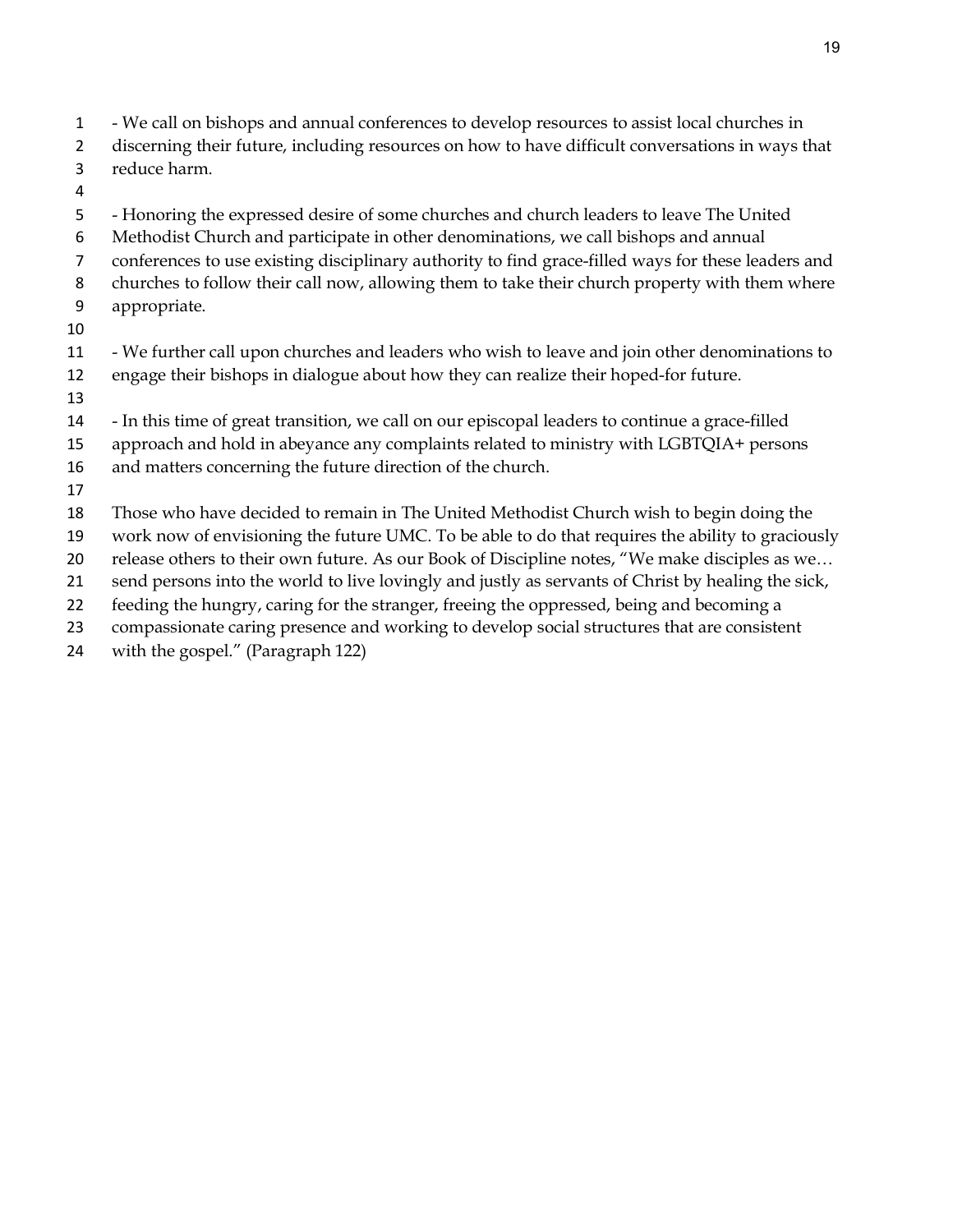- **Document: 700.03**
- **Name: Affirming "A Narrative for the Continuing United Methodist Church"**
- **Author: NIC General and Jurisdictional Conference Delegation**
- **CCFA Comment:**
- 
- ACTION:
- The Northern Illinois Annual Conference affirms "A Narrative for the Continuing United
- Methodist Church" (please see complete text below), released by the Council of Bishops on
- November 4, 2021.
- 
- RATIONALE:
- The Northern Illinois Annual Conference experiences ministry in all the ways described below
- and believes it will be most fruitful if it can continue to do so. The North Central Jurisdiction, at
- its Special Session November 10-11, 2021, affirmed "A Narrative for the Continuing United
- Methodist Church" with 80.9% in support.
- 

#### **A Narrative for the Continuing United Methodist Church**

United Methodists all over the globe are liturgical, contemporary, charismatic, social

activists, urban, suburban, small town, rural and much more. We are children, youth,

- young adults, senior adults, new Christians, and mature Christians. We are present on
- four continents, in more than 45 countries, and we comprise an unknown number of
- cultures and languages. We are a holy communion of different races, ethnicities,

cultures, and perspectives united by the Holy Spirit, driven by the mission of Christ, and

- bearing the good news of an unmerited grace that changes lives and transforms
- communities.
- 

Christ's prayer for our unity and command to gather all to the table, to make space for

- one another, appreciate one another, and look for Christ in each other, prohibit us from
- creating individual tables only for those who think, act, look, and perceive the world like
- we do. We cannot be a church that fractures its identity and commitment to Christ by
- aligning itself with political parties. We cannot be a traditional church or a progressive
- church or a centrist church. We cannot be a gay or straight church. Our churches must
- be more than echo chambers made in our own image arguing with each other while
- neglecting our central purpose. This is the way of the world.
- 
- Instead, we must be one people, rooted in scripture, centered in Christ, serving in love
- and united in the essentials. It is hard work. It is sacred work. It is the ministry of
- reconciliation that Christ gave to each of us. Our best witness is to love each other as
- Christ loves us, to show the world the supernatural power of the Holy Spirit to bind us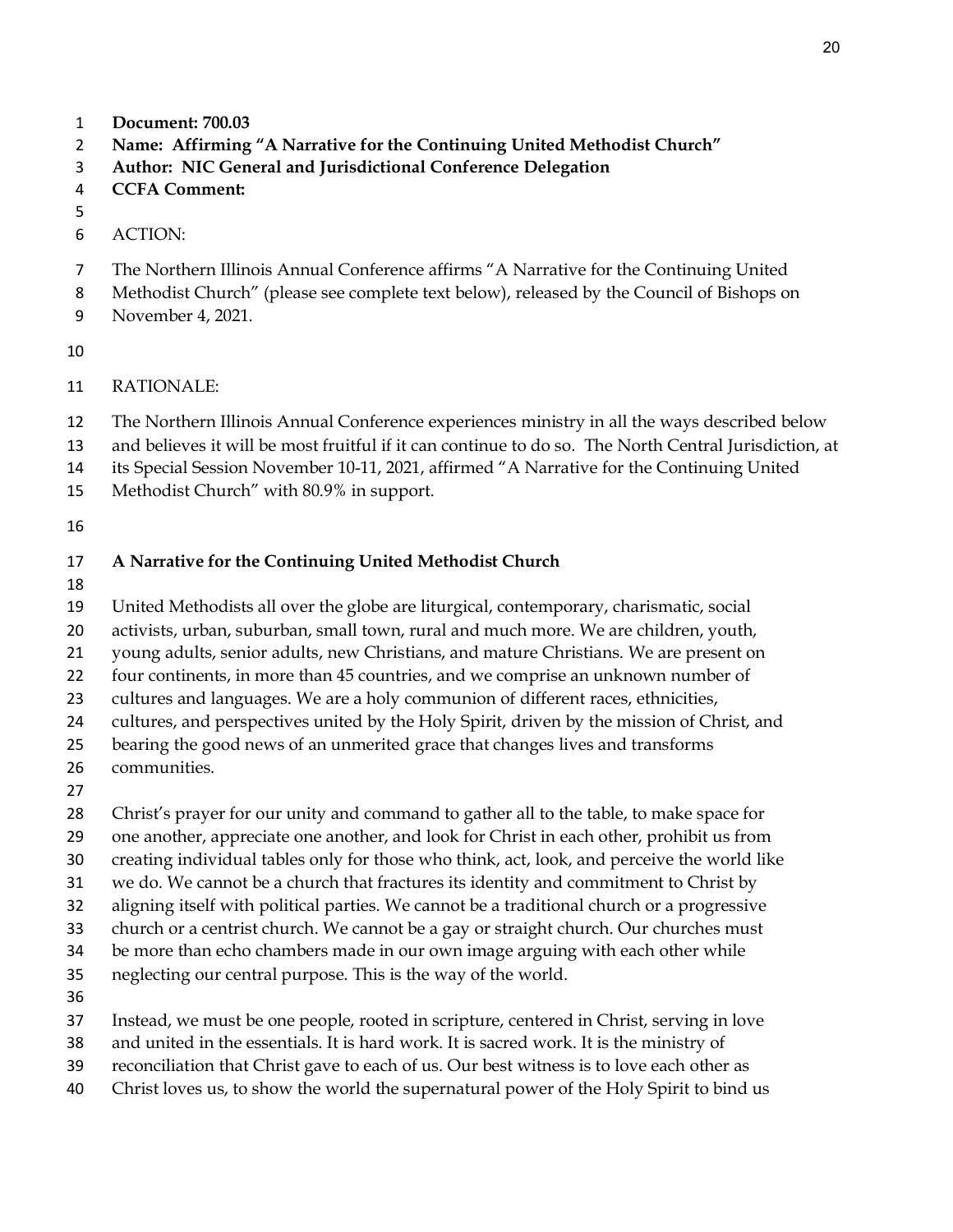- together despite our differences. This is living out the gospel. We are a church: • Confident in what God has done in Christ Jesus for all humankind • Committed to personal and social salvation/transformation • Courageous in dismantling the powers of racism, tribalism, and colonialism All of our members, clergy, local churches, and annual conferences will continue to have a home in the future United Methodist Church, whether they consider themselves liberal, evangelical, progressive, traditionalist, middle of the road, conservative, centrist, or something else. We hold on to our Wesleyan heritage that "the living core of the Christian faith is revealed in Scripture, illuminated by tradition, vivified in personal experience, and confirmed by reason". We are longing for a United Methodist Church that will move towards new forms of being a connectional church, a General Conference focused on global essentials, and an empowerment of regions for contextually relevant forms of living our common mission mandate. Deeply rooted in the Doctrinal Standards of the UMC, we pledge to exercise our episcopal role in ways that enable as many United Methodists, lay and clergy, as are willing to remain in the UMC and – together – to continue in making disciples of Jesus Christ for the transformation of the world. And, because we are part of the Church Universal, we seek to be united visibly and in ministries with other parts of the Body of Christ in God's mission for the human family and creation. We are committed to strengthening every local church, where the word is preached and Christ is offered, and where the table is set before all who hunger and thirst for righteousness, confident in the prayer we have learned to say and share: • Make us one with Christ—this is faithfulness. • Make us one with each other—this is unity. • Make us one in ministry to all the world—this is fruitfulness.
- This is the United Methodist Church we love and serve!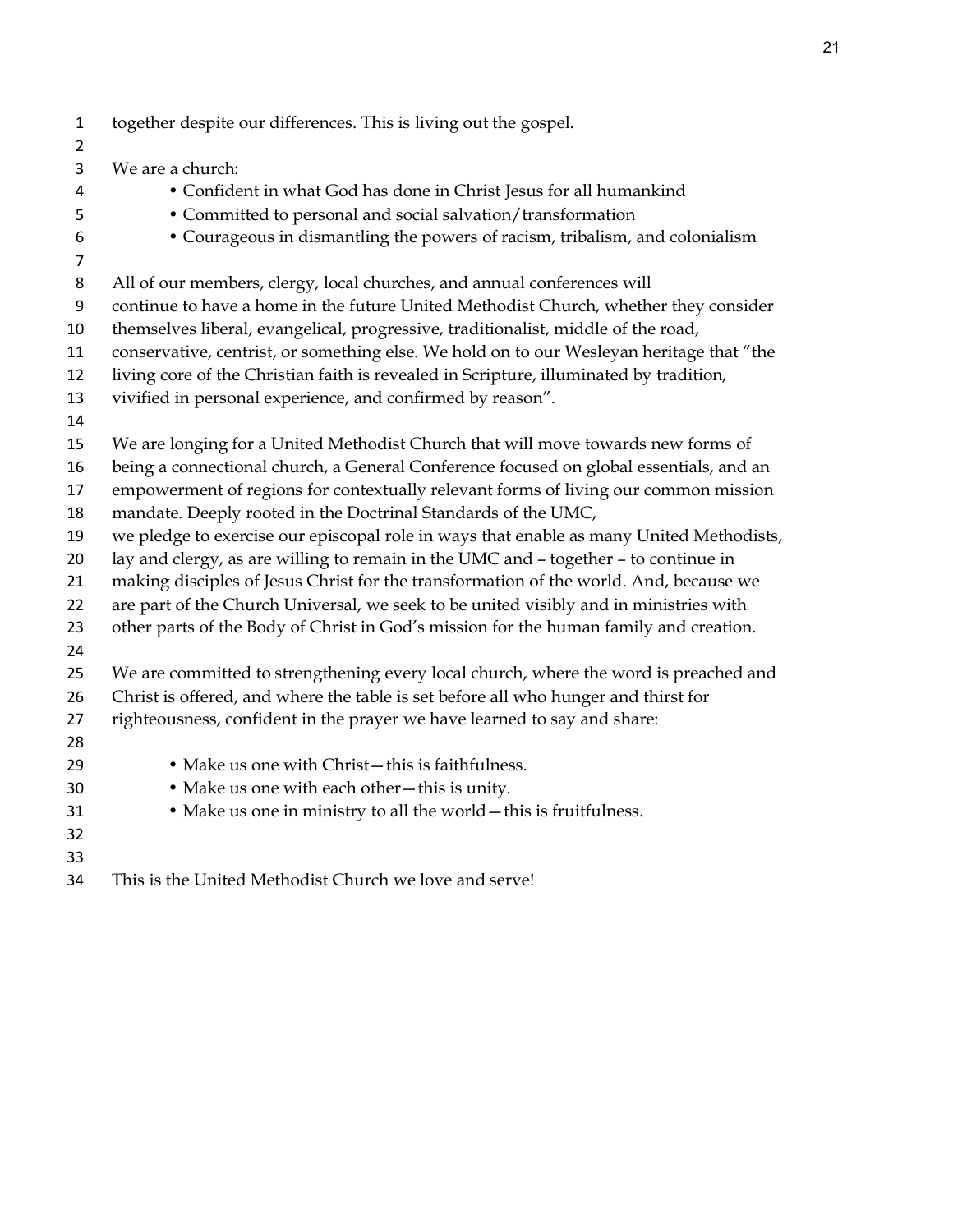- **Document: 700.04**
- **Name: Affirming** *Covenant to Build BeLoved Community* **passed by the North Central**
- **Jurisdiction**
- **Author: NIC General and Jurisdictional Conference Delegation**
- **CCFA Comment:**
- 
- 
- ACTION:

The Northern Illinois Annual Conference affirms *Covenant to Build Beloved Community* written

- and passed by the North Central Jurisdictional Conference. The Northern Illinois Annual Conference:
- 
- recommends that local congregations use *Covenant to Build BeLoved Community* in ways that are contextually appropriate; 14 • receives the challenge of using annual conference resources in ways that counters
- racism in the world and within our conference;
- encourages the Bishop and Cabinet to continue to be intentional in their support of clergy and churches that are cross-cultural appointments to ensure their success and strengthen the vitality of our conference; and,
- affirms sending the Commission on Religion and Race and Anti-Racism Task Force to the Jurisdictional gathering that *Covenant to Build BeLoved Community* 21 creates.
- 

# RATIONALE:

 At its Special Session November 10-11, 2021, the North Central Jurisdiction passed *Covenant to Build BeLoved Community* (see complete text below) with 80.8% of voting delegates. This is an aspirational covenant casting a vision for what the future of the United Methodist Church can look like as we live together in relationship with one another. By affirming *Covenant to Build BeLoved Community*, we are agreeing to participate with the other annual conferences of the North Central Jurisdiction to create a United Methodist Church that is the work of dismantling racism, welcoming all to the table of Christ, and building a community together that lives into the scriptural call to "draw near with a genuine heart with the certainty that our faith gives us, since our hearts are sprinkled clean from an evil conscience and our bodies are washed with pure water. Let's hold on to the confession of our hope without wavering, because the one who made the promises is reliable. And let us consider each other carefully for the purpose of sparking love and good deeds. Don't stop meeting together with other believers, which some people have gotten into the habit of doing. Instead, encourage each other, especially as you see the day drawing near." (Hebrews 10: 22-25)

# **Covenant to Build BeLoved Community**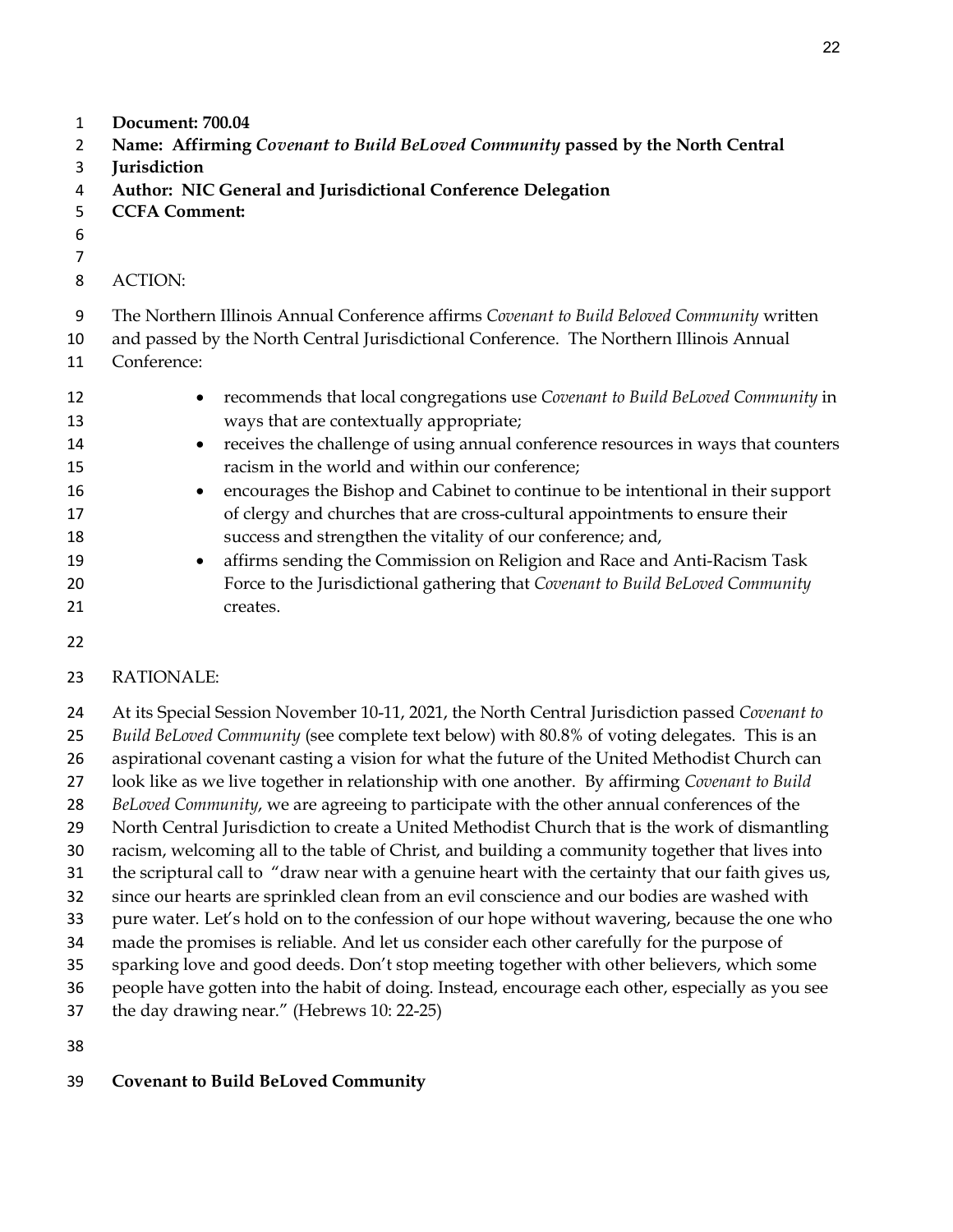| $\mathbf{1}$     | United Methodism is at a crucial inflection point - facing the challenges of a global        |
|------------------|----------------------------------------------------------------------------------------------|
| $\overline{2}$   | pandemic, racial injustice, impacts of climate change, denominational decline, and           |
| 3                | interdenominational strife. More than ever, we need to lean into the call of Hebrews 10:22-  |
| 4                | 25 (CEB): "Therefore, let's draw near with a genuine heart with the certainty that our faith |
| 5                | gives us, since our hearts are sprinkled clean from an evil conscience and our bodies are    |
| 6                | washed with pure water. Let's hold on to the confession of our hope without wavering,        |
| $\overline{7}$   | because the one who made the promises is reliable. And let us consider each other            |
| 8                | carefully for the purpose of sparking love and good deeds. Don't stop meeting together       |
| $\boldsymbol{9}$ | with other believers, which some people have gotten into the habit of doing. Instead,        |
| 10               | encourage each other, especially as you see the day drawing near." As the North Central      |
| 11               | Jurisdiction of The United Methodist Church (NCJ), we covenant to Build BeLoved              |
| 12               | Community.                                                                                   |
| 13               |                                                                                              |
| 14               | Baptism is the foundation of the BeLoved Community, as through it we are called into a       |
| 15               | covenantal relationship with God, with each other, and with all of God's creation. It is in  |
| 16               | the spirit of this covenantal relationship that we affirm our baptismal vows                 |
| 17               |                                                                                              |
| 18               | Do you renounce the spiritual forces of wickedness, reject the evil powers of this           |
| 19               | world, and repent of your sin?                                                               |
| 20               |                                                                                              |
| 21               | We do. We confess our need for God's grace as we struggle to renounce and reject the         |
| 22               | spiritual forces and evil powers of colonialism, racism, sexism, classism, and               |
| 23               | heterosexism. We apologize for the ways the NCJ has and continues to harm people who         |
| 24               | live in other parts of the world, Black, Indigenous, and other People of Color (BIPOC),      |
| 25               | people who live in poverty, and LGBTQIA+ people.                                             |
| 26               |                                                                                              |
| 27               | Now is the moment to repent of these sins and turn toward the future to which God is         |
| 28               | calling the NCJ.                                                                             |
| 29               |                                                                                              |
| 30               | Do you accept the freedom and power God gives you to resist evil, injustice, and             |
| 31               | oppression in whatever forms they present themselves?                                        |
| 32               |                                                                                              |
| 33               | We do. We pray for God's freedom and power to resist colonialism and racism in all the       |
| 34               | forms they present themselves.                                                               |
| 35               |                                                                                              |
| 36               | We stand in solidarity with ongoing efforts of many, who have worked tirelessly to end       |
| 37               | racism. We recognize this is a journey; that the work of ending racism is ongoing because    |
| 38               | it is a way of being - as the body of Christ. All of our work as a Church should be done in  |
| 39               | an anti-racist manner.                                                                       |
| 40               |                                                                                              |
| 41               | We request the NCJ Bishops of Color convene all BIPOC delegates to discuss how to            |
| 42               | begin to address the trauma in communities of color.                                         |
| 43<br>44         | We request that the Mission Council, in conjunction with the NCJ College of Bishops,         |
|                  |                                                                                              |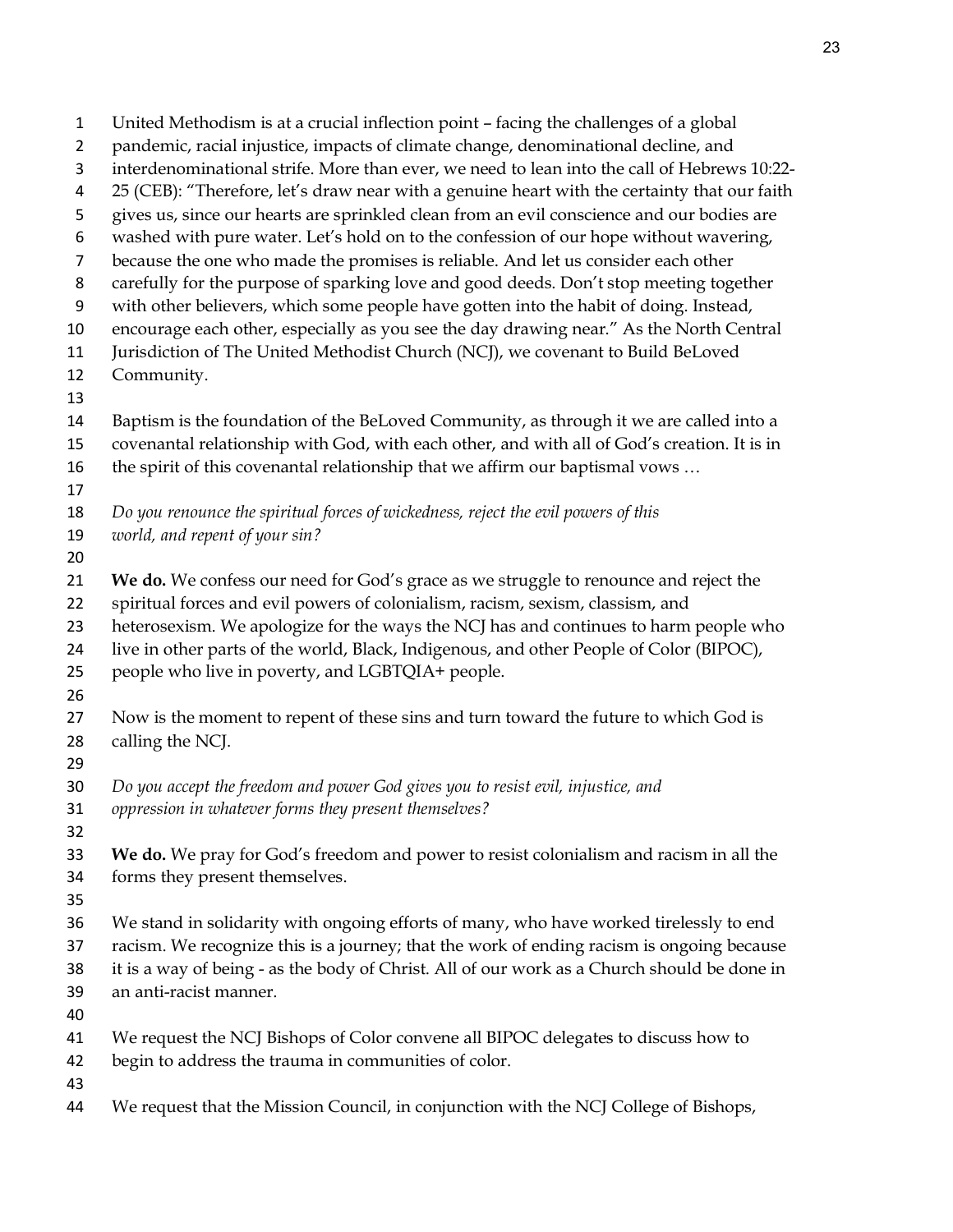- develop an exercise for the NCJ delegates to engage in a conversation during the next
- session of the NCJ that seeks to understand the impact of white supremacy and Christian
- nationalism/white nationalism within The United Methodist Church.
- 
- We request the Mission Council evaluate their budget and demonstrate, and report at the
- next Jurisdictional Conference, how the budget incorporates antiracism work and healing
- institutional trauma.
- 

The Mission Council must designate sufficient NCJ funds for the purpose of convening

- Conference Commissions on Religion and Race and Annual Conference antiracism task force representatives in 2022 to operationalize and share a report at the next
- Jurisdictional Conference:
- A racial analysis of: local church's total budgets, clergy salaries, new church starts/revitalizations, church closures, Conference staff, board, task force and committee members, and delegates to GC/JC.
- 16 Alignment of Annual Conference budget with antiracism work, creation of whistleblower policies, on-going training and support for cross racial/cross cultural appointments, prioritization of new church starts and congregational revitalization in communities of color, resources to support the recruitment and development for leaders of color (lay and clergy) and developing programs for youth/young adults of color.
- 

*Do you confess Jesus Christ as your Savior, put your whole trust in his grace,* 

- *and promise to serve him as your Lord, in union with the Church which Christ*
- *has opened to people of all ages, nations, and races?*
- 

 **We do.** We also affirm Christ has opened the Church to people of all sexual orientations and gender identities. All people are of sacred worth.

LGBTQIA+ clergy and laity are a gift to the Church. We implore all in the NCJ to do no

- harm and to create a culture in which abundance and diversity can be celebrated and
- lived. Therefore, we urge all members of the NCJ to avoid pursuing charges for
- LGBTQIA+ clergy and allies, and request our episcopal leaders dismiss charges related
- to LGBTQIA+ identity or officiating same gender weddings. Because we are all beloved
- children of God, we, in the NCJ, implore all our conference leaders, boards and agencies,
- to bring no harm to LGBTQIA+ people. We will not restrict God's calling based solely on
- a candidate's sexual orientation or gender identity. We commit to doing good by pursuing
- healing and reconciliation with all who have experienced harm and exclusion related to
- sexual orientation and gender identity.
- 
- We request the Mission Council in conjunction with the NCJ College of Bishops develop
- an exercise for the NCJ delegates to engage in conversation to understand the impact of
- homophobia, transphobia and heterosexism within United Methodist Churches during the
- next meeting of the jurisdiction.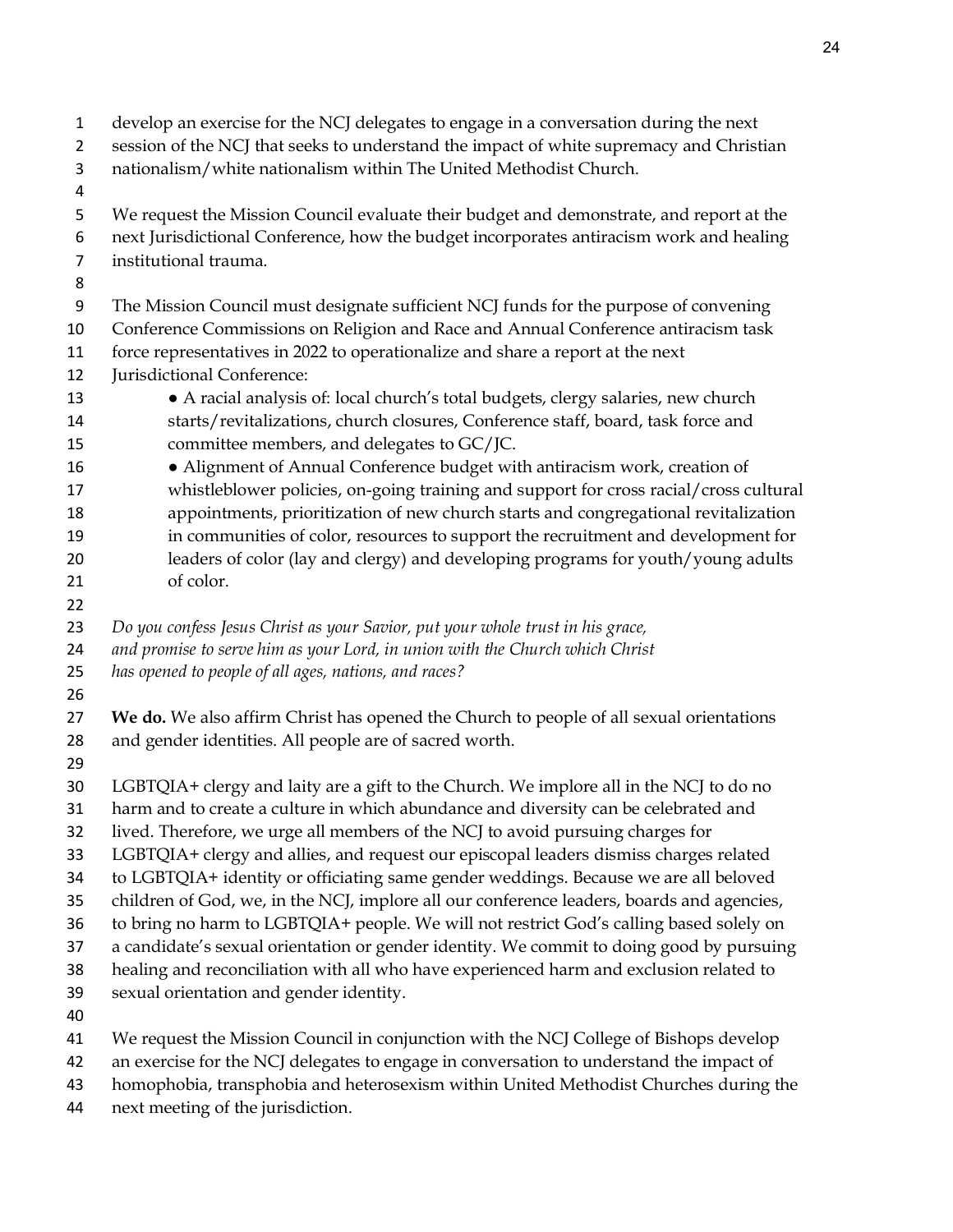- 
- *According to the grace given to you, will you remain faithful members of Christ's*
- *holy Church and serve as Christ's representatives in the world?*
- 

**We will.** We who will remain and continue to be faithful members of The United Methodist

- Church, commit to leading the NCJ through this difficult moment. We remain committed
- to our continuing call to make disciples of Jesus Christ for the transformation of the world
- and by sharing and living the Gospel.
- 
- We value episcopal leadership and commit to electing bishops as soon as possible. If
- and only if the 2020 General Conference, currently scheduled for August 29-September
- 6, 2022, is postponed or canceled, and the regular session of the jurisdictional conference
- is subsequently proposed to be postponed or canceled, this special session of the NCJ
- Conference authorizes the duly elected heads of the conference delegations and the
- NCJ College of Bishops to work together to call a special session of the jurisdictional
- conference for November 2-5, 2022, the time currently scheduled for the regular session
- of the jurisdictional conference, for the purpose of the election of bishops, acting on
- nominations for jurisdictional committees and general agencies, budgeting and other
- necessary matters.
- 
- We encourage conferences and local churches to strive for reconciliation and
- understanding. However, some congregations and clergy may feel called to a different
- future in the faith. We respect our siblings who depart and desire to do no harm as we
- anticipate cooperative ecumenical efforts in the future. We grieve each separation. NCJ
- annual conferences should use existing disciplinary and conference provisions to
- accommodate local congregations and clergy seeking disaffiliation.
- 
- We stand in solidarity with United Methodists around the world who long for a world-
- wide contextual and regional denominational structure.
- 
- We call on the NCJ College of Bishops and Mission Council to immediately begin working
- with other Jurisdictions, Central Conferences, and the Connectional Table to make
- regional equity and contextualization a reality. We fully support polity changes, such as
- the Christmas Covenant or Connectional Table's US Regional Conference proposals, that
- will lead to regional equity and contextualization.
- 
- We recommend Annual Conferences engage in conversations about regional equity and contextualization.
- 
- Covenanting to Build the BeLoved Community, we look to 2024 with promise. We pledge
- ourselves to God's call upon our lives, to each other, and to the future of The United
- Methodist Church.
- 
- *With God's help we will proclaim the good news*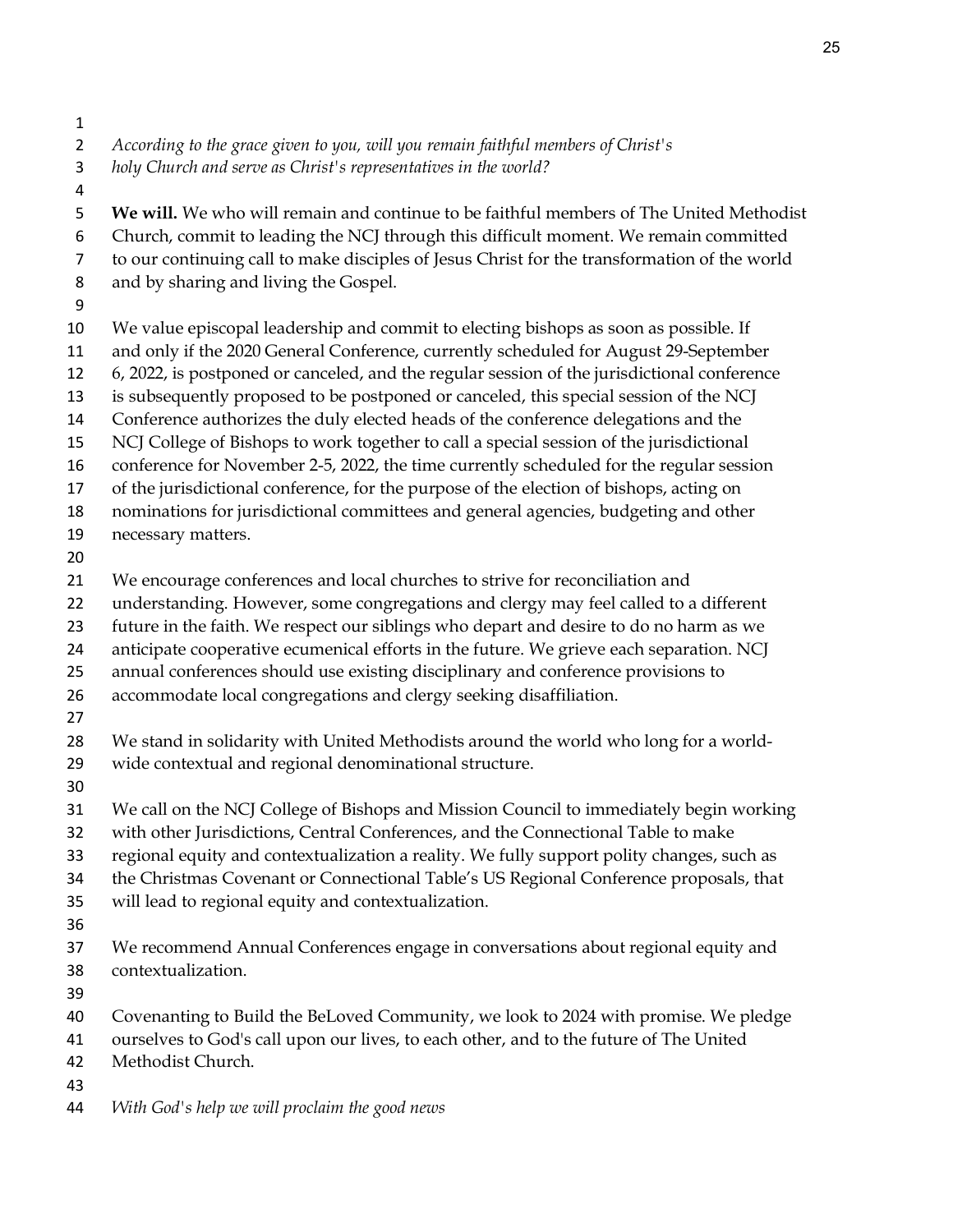- *and live according to the example of Christ.*
- *We will surround each other*
- *with a community of love and forgiveness,*
- *that we may grow in our trust of God,*
- *and be found faithful in our service to others.*
- *We will pray for each other,*
- *that we may be true disciples*
- *who walk in the way that leads to life.*